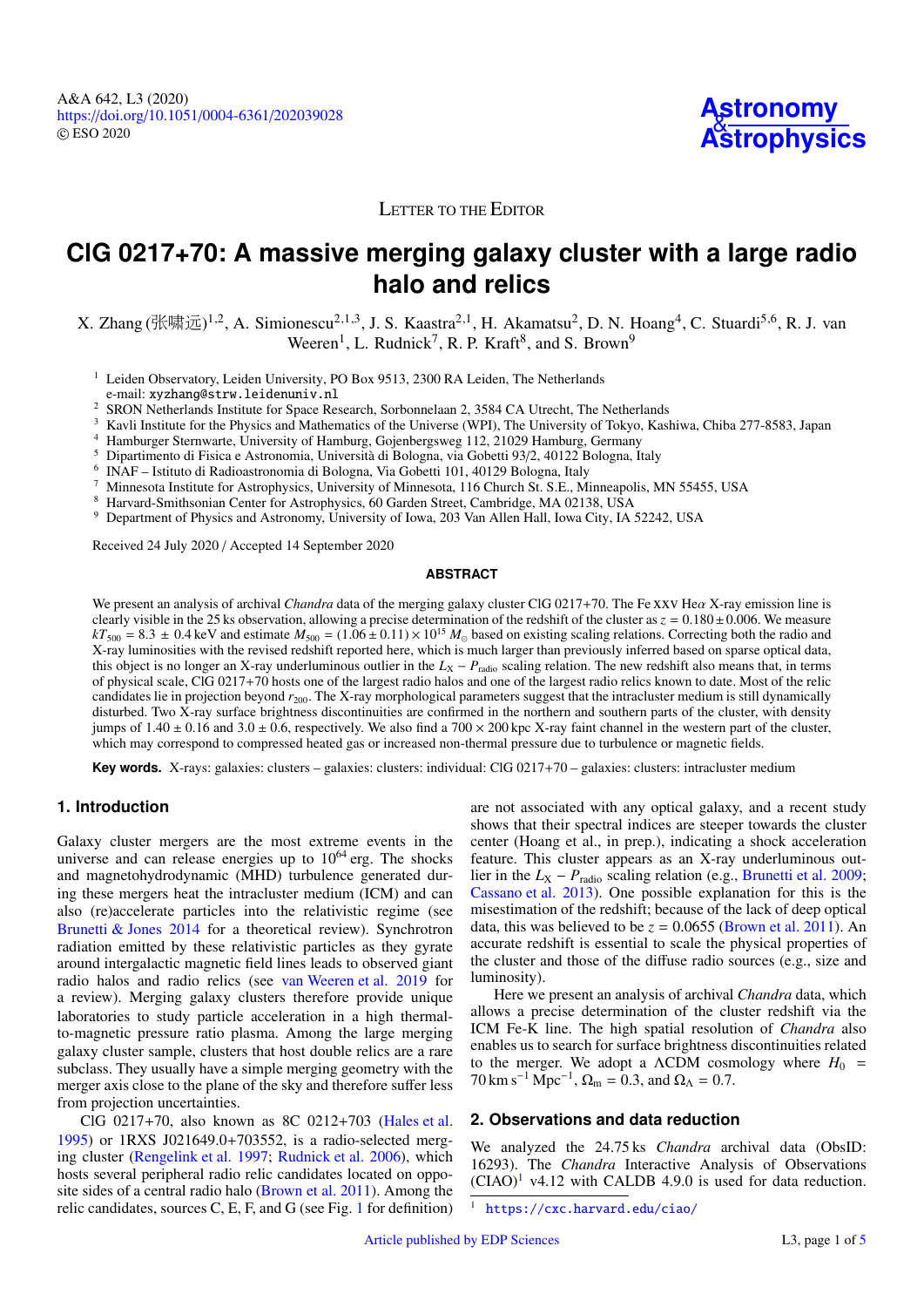The level 2 event file is generated by the task chandra\_repro with the VFAINT mode background event filtering. We extracted the 100 s binned 9–12 keV light curve for the whole field and did not find flares. Therefore, we used the entire exposure period for data analysis.

#### **3. Data analysis and results**

For the imaging analysis, we used the task fluximage to extract the 1–3 keV count map and the corresponding exposure map with vignetting correction. The non X-ray background (NXB) map is generated from the stowed background file, which is reprojected to the observation frame by using reproject\_events and is scaled by the 9–12 keV count rate. The exposure map is applied to the count map after the NXB subtraction to produce the flux map (see Fig. [1\)](#page-1-0). For the spectral analysis, we used the task blanksky to create the tailored blank sky background. Source and background spectra are created using the script specextract, where the weighted redistribution matrix files and ancillary response files are created by mkwarf and mkacisrmf, respectively. The background spectra are scaled by the 9–12 keV count rate. We used SPEX v3.06 [\(Kaastra et al.](#page-4-9) [1996,](#page-4-9) [2018\)](#page-4-10) to fit the spectra. The reference protosolar element abundance table is from [Lodders et al.](#page-4-11) [\(2009\)](#page-4-11). The 0.5–7.0 keV energy range of all spectra were used and optimally binned [\(Kaastra & Bleeker](#page-4-12) [2016\)](#page-4-12). The C-statistics [\(Cash](#page-4-13) [1979\)](#page-4-13) were adopted as the likelihood function in the fit. We used spectral models  $red \times hot \times cie$  to fit the spectra of the ICM, where *red* represents the cosmological redshift, *cie* is the emission from hot cluster gas in collisional ionization equilibrium, and we fixed the temperature of the *hot* model to 5×10<sup>−</sup><sup>4</sup> keV to mimic the absorption from neutral gas in our Galaxy. In the *cie* model, we coupled the abundances of all metals (Li to Zn) with Fe.

# 3.1. Spectral properties and X-ray redshift

This object is at a low Galactic latitude and has high Galactic absorption. The tool  $n$ htot<sup>[2](#page-1-1)</sup>, which includes the absorption from both atomic and molecular hydrogen [\(Willingale et al.](#page-4-14) [2013\)](#page-4-14), suggests  $n_{\text{H,total}} = 4.77 \times 10^{21} \text{ cm}^{-2}$ . However, fixing the  $n_{\text{H}}$  to this value leads to significant residuals in the soft band. The this value leads to significant residuals in the soft band. The best-fit  $n<sub>H</sub>$  from three annuli centered at the X-ray peak and having different source-to-background ratios (S/B) are consistent with each other and all imply a Galactic  $n<sub>H</sub>$  that is higher than the nhtot database value (see Table [1\)](#page-2-0). This suggests the low-energy residuals are not due to incorrect modeling of the Galactic Halo foreground.

Allowing  $n<sub>H</sub>$  as a free parameter, the temperature in the three central annuli considered for this analysis is *kT* ∼ 8 keV. The  $kT - r_{200}$  scaling relation of [Henry et al.](#page-4-15) [\(2009\)](#page-4-15) then implies  $r_{200}$  = 2.3 Mpc. We also note that the best-fit redshift for all three annuli is  $z \sim 0.18$ , which is much higher then the previous estimation  $z = 0.0655$  [\(Brown et al.](#page-4-5) [2011\)](#page-4-5).

To confirm these findings we further extract a spectrum from the cluster's central  $r_{500}$  region, which we estimate as  $r_{500} \approx$  $0.65r_{200} = 1.47$  Mpc [\(Reiprich et al.](#page-4-16) [2013\)](#page-4-16). For our assumed cosmology, this corresponds to ~500" at  $z \sim 0.18$ . The bestfit redshift within this aperture is indeed  $z = 0.180 \pm 0.006$ , and the Fe emission lines are clearly visible in the X-ray spectrum (see Fig. [2\)](#page-2-1). Other parameters are listed in the fourth row of Table [1.](#page-2-0) [Yu et al.](#page-4-17) [\(2011\)](#page-4-17) demonstrates that for X-ray CCD spec-



1 Mpc

**r200**

B

<span id="page-1-0"></span>compact source subtracted VLA *L*-band D configuration radio intensities at  $3\sigma_{\rm rms} \times [1, 2, 4, 8]$  levels, where  $\sigma_{\rm rms} = 70 \,\mu{\rm Jy}$ . Individual diffuse radio sources are labeled following the terms of [Brown et al.](#page-4-5) [\(2011\)](#page-4-5), where source A is the giant radio halo and B–G are relic candidates. The dashed circle represents  $r_{200}$ . The northern and southern X-ray surface brightness discontinuities and the western "channel" are indicated by cyan arcs and an annulus sector.

tra, in the condition of  $\Delta C_{\text{stat}} \equiv C_{\text{stat},Z=0} - C_{\text{stat},\text{best-fit}} > 9$ , the X-ray redshifts closely agree with the optical spectroscopic redshifts, and the value of our data  $\Delta C_{\text{stat}} = 20$  corresponds to an accuracy of  $\sigma_z$  = 0.016. We note that the WHL galaxy cluster catalog [\(Wen et al.](#page-4-18) [2012\)](#page-4-18), compiled based on Sloan Digital Sky Survey (SDSS) -III photometric redshifts, contains a source WHL J021648.6+703646 which overlaps spatially with ClG 0217+70. The brightest cluster galaxy (BCG) of this source is located 20<sup> $\prime\prime$ </sup> from the X-ray peak and has  $z = 0.24 \pm 0.05$ . Therefore, although the quality of the SDSS photometric redshift is poor due to the high Galactic extinction, it is consistent with the presence of a cluster at  $z = 0.18$ .

With the updated redshift, the largest linear size (LLS) of the radio halo detected by the Very Large Array (VLA; [Brown et al.](#page-4-5) [2011\)](#page-4-5) reaches 1.6 Mpc, making this cluster the sixth largest known radio halo (see [Feretti et al.](#page-4-19) [2012](#page-4-19) for comparison). The LLS of the western relic candidate (source C in Fig. [1\)](#page-1-0) reaches 2.3 Mpc, becoming the second largest among the radio relics detected to date (see [de Gasperin et al.](#page-4-20) [2014](#page-4-20) for comparison). Recent Low Frequency Array (LOFAR) data shows that this relic candidate extends even farther to a size of 2.9 Mpc at 150 MHz (Hoang et al., in prep.). Additionally, if we assume the X-ray peak as the cluster center, the projected distance  $D_{\text{projected,rc}}$  of the western relic candidate is 2.2 Mpc, which is the second largest

<span id="page-1-1"></span><sup>2</sup> <https://www.swift.ac.uk/analysis/nhtot/index.php>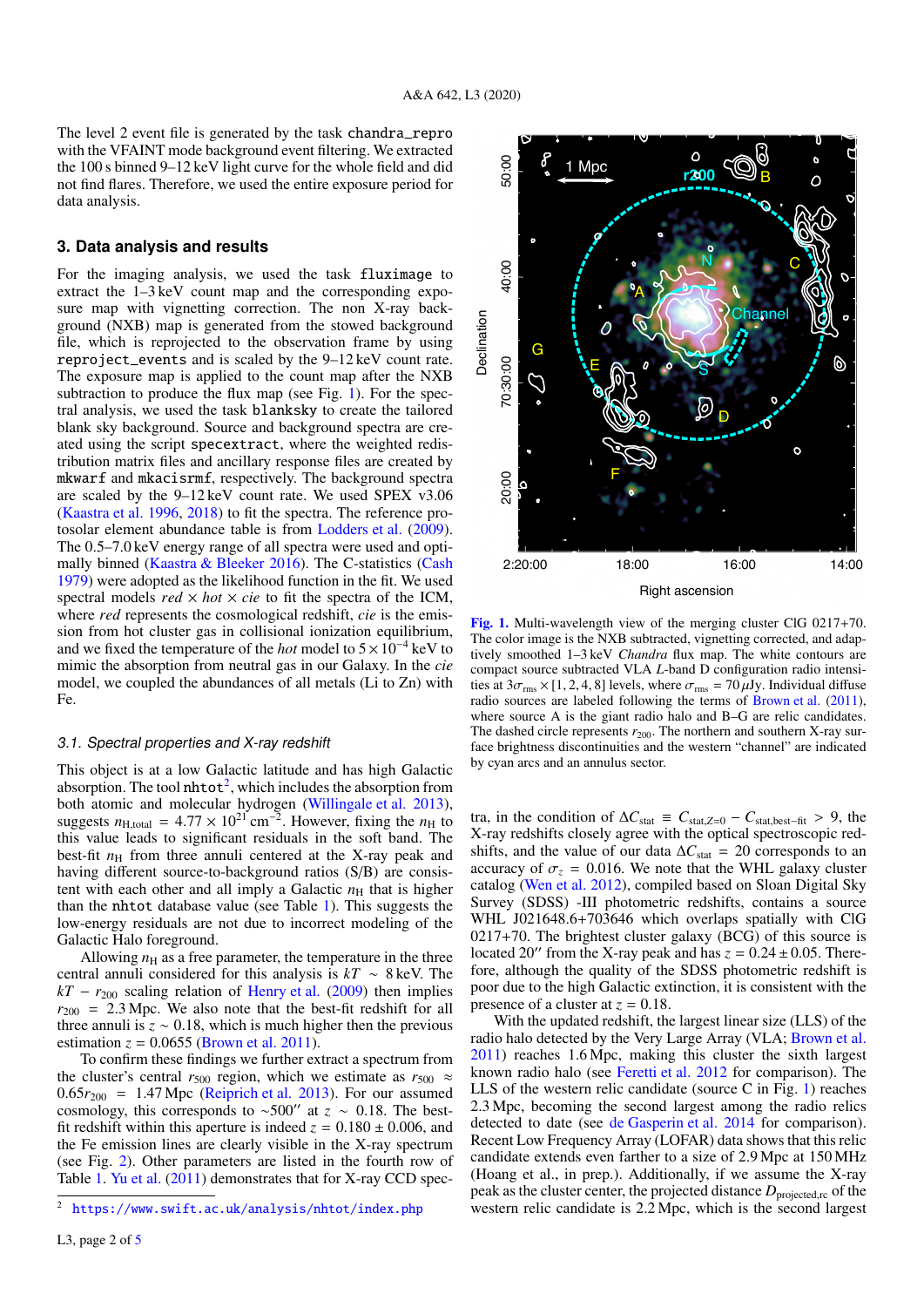<span id="page-2-0"></span>Table 1. Best-fit parameters and auxiliary information for the spectra extracted from different annuli.

| Region                                     | Z.                | $n_{\rm H}$                   | kТ                   | Ζ               | S/B  | $C-stat/d.o.f.$ |
|--------------------------------------------|-------------------|-------------------------------|----------------------|-----------------|------|-----------------|
|                                            |                   | $(10^{21}$ cm <sup>-2</sup> ) | (keV)                | $(Z_{\odot})$   |      |                 |
| $0^{\prime\prime}$ – 100 $^{\prime\prime}$ | $0.190 \pm 0.010$ | $8.2 \pm 0.5$                 | $10.0^{+1.6}_{-1.1}$ | $0.52 \pm 0.15$ | 11.6 | 136.9/126       |
| $100^{\prime\prime} - 200^{\prime\prime}$  | $0.184 \pm 0.011$ | $8.1 \pm 0.4$                 | $7.8 \pm 0.8$        | $0.35 \pm 0.11$ | 4.5  | 128.5/126       |
| $200^{\prime\prime} - 300^{\prime\prime}$  | $0.174 \pm 0.009$ | $6.8 \pm 0.7$                 | $6.8 \pm 1.1$        | $0.60 \pm 0.21$ | 1.0  | 122.9/124       |
| $0^{\prime\prime}$ –500'' $(r_{500})$      | $0.180 \pm 0.006$ | $7.3 \pm 0.3$                 | $8.3 \pm 0.7$        | $0.43 \pm 0.09$ | 17   | 145.1/142       |
|                                            |                   |                               |                      |                 |      |                 |



<span id="page-2-1"></span>[Fig. 2.](https://dexter.edpsciences.org/applet.php?DOI=10.1051/0004-6361/202039028&pdf_id=2) Spectrum inside  $r_{500}$ . The dotted line is the blank sky background that is subtracted. The box is a zoomed-in view of the bump that consists of Fe xxv He $\alpha$  and Fe xxvI Ly $\alpha$  lines. The positions of the Fe xxv He $\alpha$ line at different redshifts are indicated.

among the currently known sample. The easternmost candidate (source G in Fig. [1\)](#page-1-0), whose distance reaches 2.9 Mpc, becomes the record holder for the farthest radio relic known with respect to the center of any galaxy cluster, surpassing the southeastern relic in PSZ1 G287.00+32.90 [\(Bonafede et al.](#page-4-21) [2014\)](#page-4-21) with  $D_{\text{projected,rc}} = 2.8 \text{ Mpc}.$ 

Importantly, all relic candidates have a  $D_{projected} > r_{500}$ . Except source D, all candidates are located at  $\gtrsim r_{200}$  (see Fig. [1\)](#page-1-0). This cluster may thus provide a good example of runaway merging shocks [\(Zhang et al.](#page-4-22) [2019\)](#page-4-22), which are long-lived in the habitable zone in the cluster outskirts.

#### 3.2. X-ray morphology and surface brightness discontinuities

The X-ray flux map (Fig. [1\)](#page-1-0) shows a single-peaked and irregular morphology inside  $r_{2500}$ . The X-ray core is elongated in the NW-SE orientation, and its location matches the peak of the radio halo. Unlike some other typical binary on-axis merging systems with double relics, for example Abell 3376 [\(Bagchi et al.](#page-4-23) [2006\)](#page-4-23), ZwCl 0008.8+5215 [\(Di Gennaro et al.](#page-4-24) [2019\)](#page-4-24), and El Gordo [\(Menanteau et al.](#page-4-25) [2012\)](#page-4-25), the morphology of this cluster does not show an outbound subcluster, perhaps indicating a later merger phase.

Previous work shows that the presence of a radio halo is related to the dynamical state of a cluster, which can be quantified by X-ray morphological parameters [\(Cassano et al.](#page-4-26) [2010\)](#page-4-26). Following the methods in [Cassano et al.](#page-4-26) [\(2010\)](#page-4-26), we calculate the centroid shift w [\(Mohr et al.](#page-4-27) [1993;](#page-4-27) [Poole et al.](#page-4-28) [2006\)](#page-4-28) and the concentration parameter *c* [\(Santos et al.](#page-4-29) [2008\)](#page-4-29). The result  $(w, c) = (0.046, 0.11)$  is located in the quadrant where most of the clusters host a radio halo (see Fig. 1 in [Cassano et al.](#page-4-26) [2010\)](#page-4-26).

In addition, we find two X-ray surface brightness discontinuities about 460 kpc and 680 kpc toward the north and south of the core (see Fig. [1\)](#page-1-0). We extract and fit the surface brightness profiles assuming an underlying spherically projected double power-law density model [\(Owers et al.](#page-4-30) [2009\)](#page-4-30). To account for a possible mismatch between the extraction regions and the actual curvature of the edge, we smooth the projected model profile with a  $\sigma = 0.1$ <sup>o</sup> Gaussian kernel. The cosmic X-ray background is modeled as a Gaussian kernel. The cosmic X-ray background is modeled as a constant  $S_{bg} = 4 \times 10^{-7}$  count s<sup>-1</sup> arcmin<sup>-2</sup> cm<sup>-2</sup>, obtained by fitting the azimuthally averaged radial surface brightness profile using a double β-model [\(Cavaliere & Fusco-Femiano](#page-4-31) [1976\)](#page-4-31) plus a constant model.

The profiles and best-fit models are plotted in Fig. [3.](#page-3-0) The best-fit density jump of the southern and northern edges are  $C =$  $3.0 \pm 0.6$  and  $C = 1.40 \pm 0.16$ , respectively. We also overplot the VLA *L*-band D configuration [\(Brown et al.](#page-4-5) [2011\)](#page-4-5) radio surface brightness profiles. In the northern region the slope of the radio surface brightness profile changes from  $0.85 \pm 0.05$  to  $2.4 \pm 0.3$ at the radius of 400 kpc. The southern region shows a marked X-ray jump that is, however, misaligned with a steep drop-off in the radio brightness profile, which occurs  $\sim$ 2′ = 370 kpc farther out. This sharp drop is unlikely due to the flux loss in interferometric observations. The largest angular scale of D configuration is ~16'. Only emission that is smooth on scales >10' is subject to significant flux loss (on the order of 10% or greater Brown et al. significant flux loss (on the order of 10% or greater, [Brown et al.](#page-4-5) [2011\)](#page-4-5), while the features discussed here are on much smaller scales.

The thermodynamic properties of these edges are still unclear due to the short exposure time; however, for the southern edge to be a cold front, the temperature on the faint side would have to be very high, 16 keV. If either of the two edges is confirmed as a shock front, this cluster could be another rare case where the X-ray shock is associated with the edge of a radio halo, for example Abell 520 [\(Hoang et al.](#page-4-32) [2019\)](#page-4-32), the Bullet Cluster [\(Shimwell et al.](#page-4-33) [2014\)](#page-4-33), the Coma Cluster [\(Brown & Rudnick](#page-4-34) [2011;](#page-4-34) [Planck Collaboration Int. X](#page-4-35) [2013\)](#page-4-35), and the Toothbrush Cluster [\(van Weeren et al.](#page-4-36) [2016\)](#page-4-36).

Apart from the two surface brightness discontinuities, we also find a large scale X-ray channel in the southwestern part of the cluster (the dashed region in Fig. [1\)](#page-1-0). The length is at least 700 kpc and the width can be over 200 kpc. We use a single power-law density model to fit this profile, where we ignore the data points from 4.5 to 6 arcmin. The lowest point is below the power-law model by  $5.3\sigma$ . Alternatively, the large difference between 4' and 5' can be interpreted as a surface brightness edge, with the channel being right outside the edge. In this case, if we use a constant model to fit the data points from 4.5 to 8 arcmin excepting the dip, the lowest point is  $2.0\sigma$  below the model. The density in the channel region is <50% of the power-law model and is 65% of the constant model. The radio surface brightness also decreases sharply before the channel. Inside the channel, the upper limit of the radio emission is  $7 \times 10^{-5}$  Jy arcmin<sup>-2</sup>.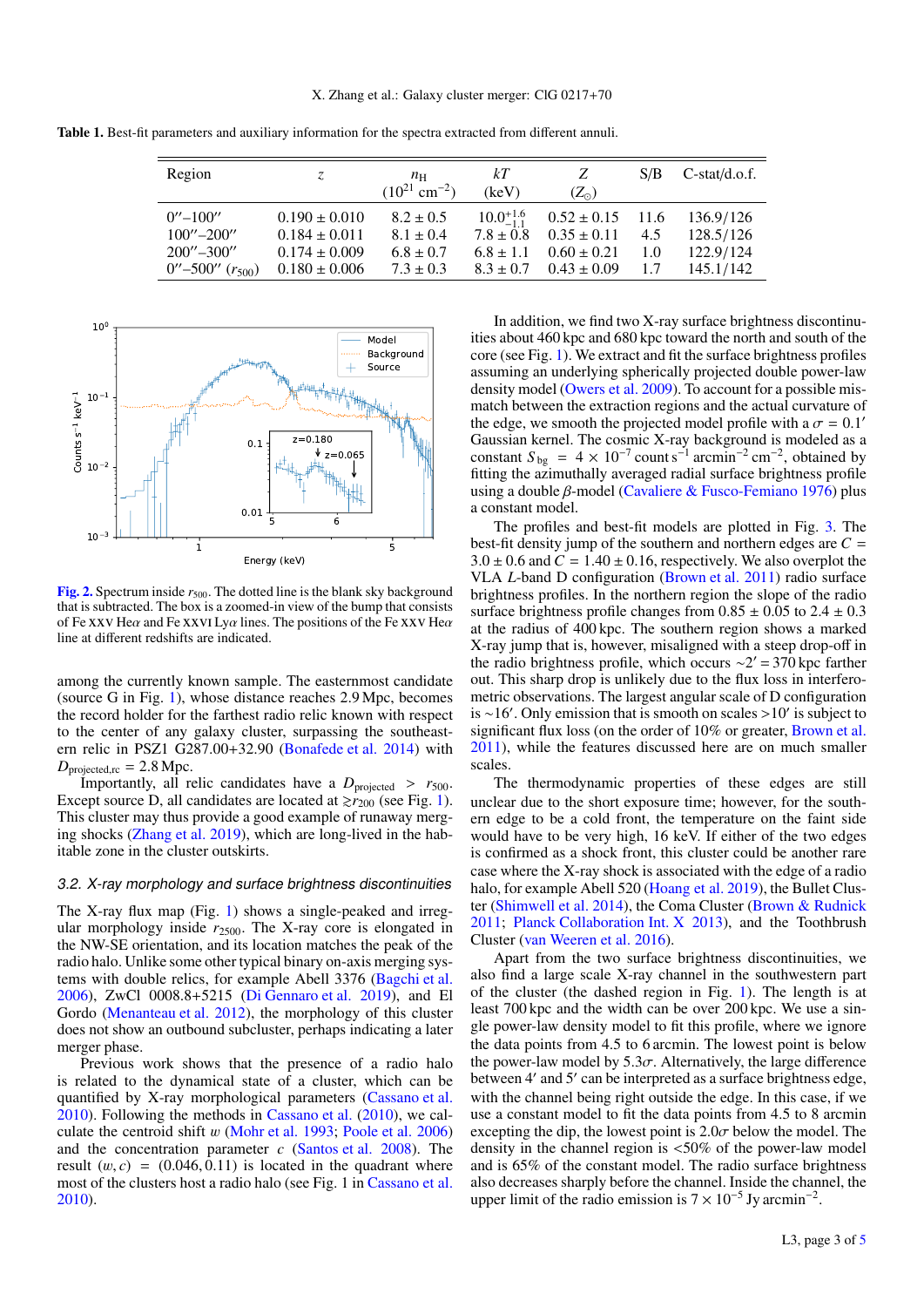

<span id="page-3-0"></span>[Fig. 3.](https://dexter.edpsciences.org/applet.php?DOI=10.1051/0004-6361/202039028&pdf_id=3) X-ray surface brightness profiles (blue) and the best-fit model (orange) in each extraction region. The radio surface brightness profiles are plotted as brown points. The horizontal dashed line is the  $3 \times \sigma_{\rm rms}$  level of the radio map. In the western channel region, in addition to the best-fit power-law model (orange), the constant model after the jump is plotted as the purple line.

## **4. Discussion**

#### 4.1. Radio halo scaling relations

This cluster was believed to be an X-ray underluminous or a radio overluminous source in the radio halo  $L_X - P_{1.4 \text{ GHz}}$  dia-gram [\(Brown et al.](#page-4-5) [2011\)](#page-4-5). Meanwhile, using the  $M_{500} - L_X$  scaling relation [\(Pratt et al.](#page-4-37) [2009\)](#page-4-37), [Bonafede et al.](#page-4-38) [\(2017\)](#page-4-38) found this object to be an outlier in the  $M_{500} - P_{1.4 \text{ GHz}}$  relation. The new redshift reported here leads to an updated 1.4 GHz radio power of  $(5.33 \pm 0.08) \times 10^{24}$  W Hz<sup>-1</sup> and an X-ray luminosity inside<br>rsoc of  $I_{0.1,2.4}$  love  $\equiv (7.19 \pm 0.12) \times 10^{44}$  erg s<sup>-1</sup> bringing this  $r_{500}$  of  $L_{0.1-2.4 \text{ keV}} = (7.19 \pm 0.12) \times 10^{44} \text{ erg s}^{-1}$ , bringing this cluster into agreement with the expected radio halo  $L_x - P_{1.4 \text{ GHz}}$ cluster into agreement with the expected radio halo  $L_X - P_{1.4 \text{ GHz}}$ relationship. Furthermore, using the  $M_{500}$ - $kT$  scaling relation of [Arnaud et al.](#page-4-39) [\(2007\)](#page-4-39) we obtain  $M_{500} = (1.06 \pm 0.11) \times 10^{15} M_{\odot}$ . This cluster then also follows the  $M_{500} - P_{1.4 \text{ GHz}}$  scaling relation [\(Cassano et al.](#page-4-7) [2013\)](#page-4-7) (see Fig. [4\)](#page-3-1). The Sunyaev-Zeldovich (SZ) effect of such a massive cluster should be detected by *Planck*. However, due to its low Galactic latitude, it is not in the second *Planck* SZ catalog [\(Planck Collaboration XXVII](#page-4-40) [2016\)](#page-4-40).

The remaining two outliers on the  $L_X - P_{\text{radio}}$  scaling relation are Abell 1213 and Abell 523. In Abell 1213, the diffuse emission is on scales of only 200 kpc and is dominated by bright filamentary structures [\(Giovannini et al.](#page-4-41) [2009\)](#page-4-41). Abell 523 has a unique linear structure unlike other radio halos [\(Giovannini et al.](#page-4-42) [2011\)](#page-4-42). With the results presented here, there may thus be no known regular radio halo that does not follow these scaling relations.

#### 4.2. Western X-ray channel

We observe an X-ray deficit in the western part of the cluster, where the gas density is about half of that in the inner region. This channel-like structure can be a compressed heated region between the main cluster and an in-falling group, as has been seen in Abell 85, for example [\(Ichinohe et al.](#page-4-43) [2015\)](#page-4-43), or between colliding subclusters (e.g., Abell 521; [Bourdin et al.](#page-4-44) [2013\)](#page-4-44). Although no significant X-ray substructure is seen outside the channel in ClG  $0217+70$ , an infalling group that has been stripped of its gas content early during the merger could still produce the observed feature.

Alternatively, non-thermal pressure, either in the form of turbulent motions or enhanced magnetic fields that push out the thermal gas, may play a role. This explanation has been



<span id="page-3-1"></span>[Fig. 4.](https://dexter.edpsciences.org/applet.php?DOI=10.1051/0004-6361/202039028&pdf_id=4)  $L_X - P_{1.4 \text{ GHz}} (top)$  and  $M_{500} - P_{1.4 \text{ GHz}} (bottom)$  diagrams of radio halos. Figures are modified based on the version in [van Weeren et al.](#page-4-1) [\(2019\)](#page-4-1), where the data samples are from [Cassano et al.](#page-4-7) [\(2013\)](#page-4-7), [Kale et al.](#page-4-45) [\(2015\)](#page-4-45) and [Cuciti et al.](#page-4-46) [\(2018\)](#page-4-46). Blue points are clusters with radio halos and gray upper limits are clusters without radio halos. Blue dashed lines are the best-fit scaling relations from [Cassano et al.](#page-4-7) [\(2013\)](#page-4-7). The red triangle is ClG 0217+70 using the previous redshift, the green triangle is the corrected value. The error bars of  $L_X$  and  $P_{1.4\,\text{GHz}}$  of ClG 0217+70 are smaller than the plot symbols.

proposed for similar substructures observed along a cold front in the Virgo Cluster [\(Werner et al.](#page-4-47) [2016\)](#page-4-47), and in Abell 520 [\(Wang et al.](#page-4-48) [2016\)](#page-4-48) and Abell 2142 [\(Wang & Markevitch](#page-4-49) [2018\)](#page-4-49). Assuming the ICM is isothermal across the channel, to compensate the pressure deficit of at least 35%, the non-thermal